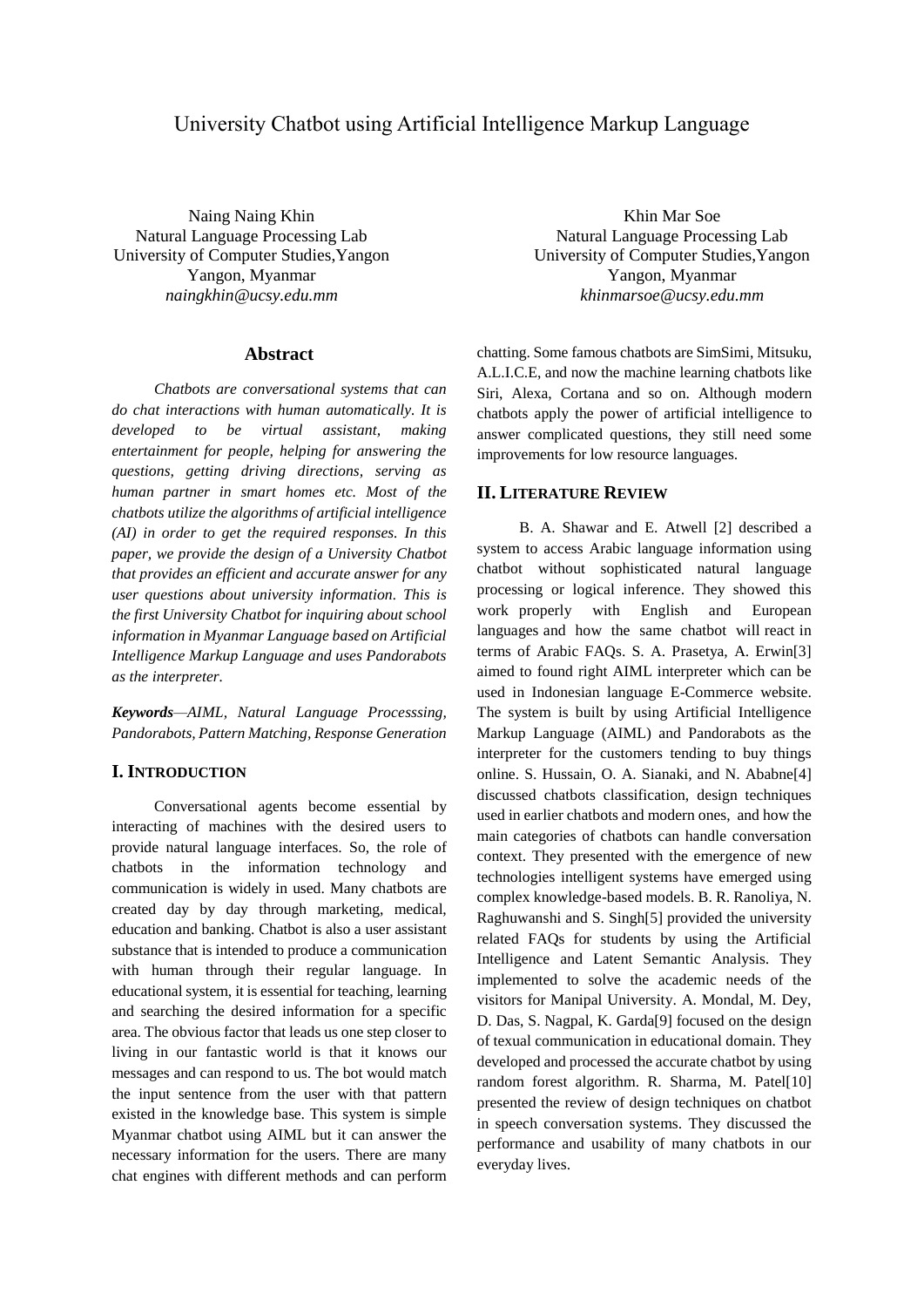# **III. HUMAN COMPUTER INTERACTION IN CHATBOTS**

Human Computer Interaction is a communication field of study focusing on the design of computer technology and the interaction between human and computers. Conversation system between a human and a computer is either chatting by typing text or speech dialogue using the voice. Thus, interaction with natural language is a feasible option for connecting machine agents and human users. The chatbot popularity has brought the new feeds for HCI as it has changed the pattern of human interaction. Human Computer Interaction may need to consider for chatbots as the main object of design, focus on services than user interfaces, and design for interaction in networks of human and machine actors[13]. The main parts which include human computer interaction in conversation systems design are (a) the techniques used to produce keywords, (b) pattern matching techniques used inside the chatbot and (c) the type of response. So, HCI is considered taking on humanchatbot interaction design as an area of research and practice.



### **Figure 1. Human Computer Interaction**

# **IV. ARTIFICIAL INTELLIGENCE MARKUP LANGUAGE**

AIML is an XML based markup language for specifying chatbot content. It was created by the ALICE bot free software community in 1995-2000 for the people to input dialogue pattern knowledge into chatbots based on the ALICE free software technology. An AIML Interpreter is able to load and run the bot, then, it provides the bot's responses in a chat session with a user. AIML consists of data objects called AIML objects, which are made up of units called topics and categories. The topic is called an optional top-level element, it has a name and a set of categories related to that topic. Categories are the basic units of knowledge in AIML. One category is a rule for matching an input and converting to an output, and consists of a pattern, which represents the user input, and a template, which responses the answer. The AIML pattern is simple and consists of words, spaces, and the wildcard symbols and  $*$ .

<?xml version="1.0" encoding="UTF-8"?> <aiml version="2.0"> <!—AIML code goes here --> </aiml>

### **A. AIML Categories**

There are three AIML types: (a) atomic categories, (b) default categories, and (c) recursive categories[1].

**(a) Atomic categories** are those with patterns that do not have wildcard symbols,  $\_$  and  $*$ .

<category> <pattern>မင်္ဂလျောပါ</pattern> <template>ဟုတ်ကဲ့ မင်္ဂလာပါ ရှင်</template> </category>

**(b) Default categories** include wildcard symbols  $*$  or  $\overline{\phantom{a}}$ .

| $\langle category \rangle$                                           |
|----------------------------------------------------------------------|
| $\langle$ pattern>ကျောင်းချိန် က ဘယ်အချိန်မှာ $*$ $\langle$ pattern> |
| <template>ကျောင်းချိန် က မနက် ၉ နာရီမှာ စပါတယ်</template>            |
| $\langle$ template $\rangle$                                         |
|                                                                      |

For such situation, if the user enters ကျောင်းချိန် က ဘယ်အချိန်မှာ စတာလဲ then the AIML class will search until the wild symbol (\*) and if there is a match it will accompany response.

**(c) Recursive categories** are the categories with templates  $\langle$ srai $\rangle$  and  $\langle$ sr $\rangle$  tags, which represent recursive artificial intelligence and symbolic reduction. Applying a combination of wild cards and srai, the stop words of the sentences can be carefully checked out from the user input. Recursive categories involve many applications: **(i) symbolic reduction** which reduces the complex grammatical forms to simpler ones; **(ii) divide and conquer** category splits an input into two or more subparts and add the responses to one; **(iii) synonyms resolution** is possible to appear different words with the same meanings depending on the consisting text; **(iv) keyword detection** is possible to find the same response when a definite keyword is found in the user input [6]. These are some examples of different AIML categories.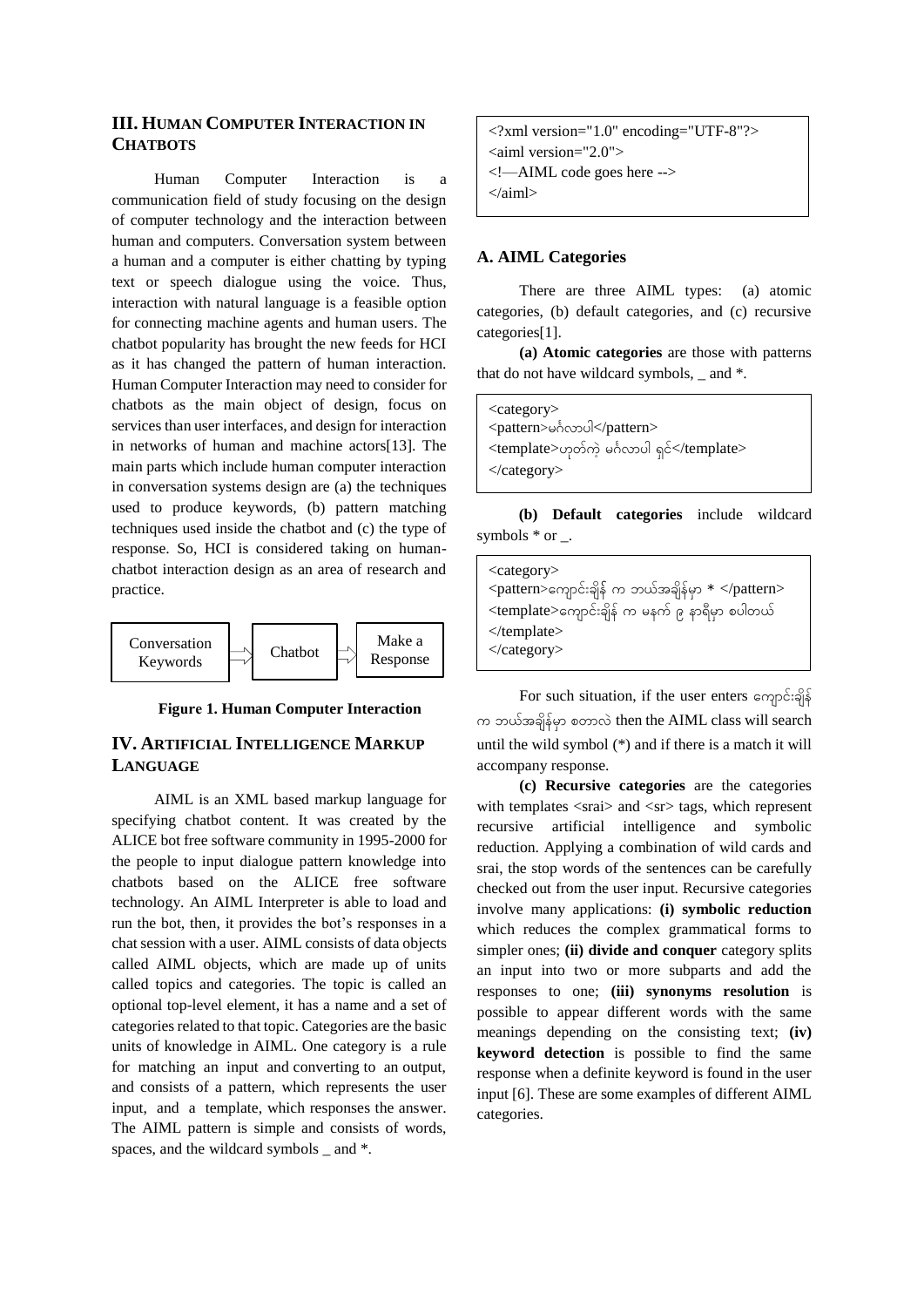# **(i) symbolic reduction**

### <category>

 $\langle$ pattern>တီချယ်သီ ကို သိလား $\langle$ pattern> <template>ကွန်ပျူတာသိပ္ပံမဟာဌာန မှ ဌာနမှူး ဖြစ်ပါတယ် </template></category> <category>  $\langle$ pattern>တီချယ်မွန်း ကို သိလား $\langle$ pattern> <template>သုတသိပ္ပံမဟာဌာန မှ ဌာနမှူး ဖြစ်ပါတယ် </template></category> <category>  $\epsilon$   $\epsilon$  +  $\alpha$   $\beta$   $\epsilon$   $\gamma$   $\epsilon$   $\epsilon$   $\epsilon$   $\epsilon$   $\epsilon$   $\epsilon$ <template><srai><star/> ျို သျိလျော်း</srai> </template></category>

# **(ii) divide and conquer**

# <category>

- <pattern>ကျေးဇူးပါ ရှင့်</pattern> <template>ဟုတ်ကဲ့ ပြန်လည် တွေ့ဆုံဖို့ မျှော်လင့်ပါတယ် </template> </category>
- <category>
- <pattern> ကျေးဇူးပါ \*</pattern>
- <template> <srai>ကျေးဇူးပါ ရှင့် </srai>
- </template></category>

## **(iii) synonyms resolution**

# <category>  $<$ pattern $>$ ကျောင်းလိပ်စာ သိချင်လို့ပါ $<$ /pattern $>$ <template>အမှတ်–၄ လမ်းမကြီး၊ ရွှေပြည်သာမြိ့ု၊ ရန်ကုန်တိုင်း ဖြစ်ပါတယ်</template> </category>

- <category>
- $\leq$ pattern $>$ ကျောင်းက ဘယ်မှာ ရှိတာလဲ $\leq$ pattern $>$ <template><srai>ကျောင်းလိပ်စာ သိချင်လို့ပါ </srai>
- </template> </category>

### **(iv) keyword detection**

| $\langle category \rangle$                                |
|-----------------------------------------------------------|
| <pattern>သင်ယူခြင်း</pattern>                             |
| <template> သင်ယူခြင်းသည် ပြောင်းလဲခြင်း ဆီသို့</template> |
| ဦးတည်စေသော လုပ်ငန်းစဉ် ဖြစ်သည်                            |
| $\langle$ category $>$                                    |
| $\langle category \rangle$                                |
| <pattern> _ သင်ယူခြင်း</pattern>                          |
| <template><srai>သင်ယူခြင်း</srai></template>              |
| $\langle$ category $>$                                    |
| $\langle category \rangle$                                |
| <pattern>သင်ယူခြင်း *</pattern>                           |
| <template><srai>သင်ယူခြင်း</srai></template>              |
| $\langle$ category $>$                                    |

| <category></category>                        |
|----------------------------------------------|
| <pattern>_ သင်ယူခြင်း *</pattern>            |
| <template><srai>သင်ယူခြင်း</srai></template> |
|                                              |

## **V. PROPOSED SYSTEM**

We have implemented a Myanmar interactive chatbot for university frequently asked questions. AIML is defined with general inquiries and messages which are replied by applying AIML formats. According to the Artificial Intelligence Markup Language, we have used different AIML tags to get the user required information from the bot.

| TABLE I. AIML TAGS USED IN SYSTEM |  |  |  |  |
|-----------------------------------|--|--|--|--|
|-----------------------------------|--|--|--|--|

| No.            | <b>Tags used for AIML Categories</b>                                                                                      |
|----------------|---------------------------------------------------------------------------------------------------------------------------|
| 1.             | $<$ topic $>$ $<$ /topic $>$                                                                                              |
| 2.             | <category></category>                                                                                                     |
| 3.             | <pattern></pattern>                                                                                                       |
| 4.             | <template> </template>                                                                                                    |
| 5.             | <srai></srai>                                                                                                             |
| б.             | $\langle \text{random} \rangle \langle \text{random} \rangle$ with $\langle \text{li} \rangle \langle \text{lin} \rangle$ |
| 7 <sub>1</sub> | $<$ set $>$ $<$ /set $>$                                                                                                  |
| 8.             | $<$ get $>$ $<$ /get $>$                                                                                                  |
| 9.             | <that> </that>                                                                                                            |
| 10.            | $<$ think $>$ $<$ /think $>$                                                                                              |
| 11.            | <condition> </condition>                                                                                                  |

The system operation is divided in three steps. In the first step, the question is entered by the user. In the second step, the system performs word processing actions to match the user's input to a pre-defined format and do the pattern matching between user input and the Knowledge Base. Finally, the answer is presented to the user in the third step.

# **A. Knowledge Base**

Artificial Intelligence Markup Language is a well-known XML derived language to build chatbot knowledge base. Users' frequent asked question sets are defined semantically the knowledge domain given to the chatbot. The questions are available from the university academic center related to nine topics and manually collect from the teachers, students and their parents that they want to ask about the university. We have used 970 question-answer pairs as data distribution. A well-designed knowledge base can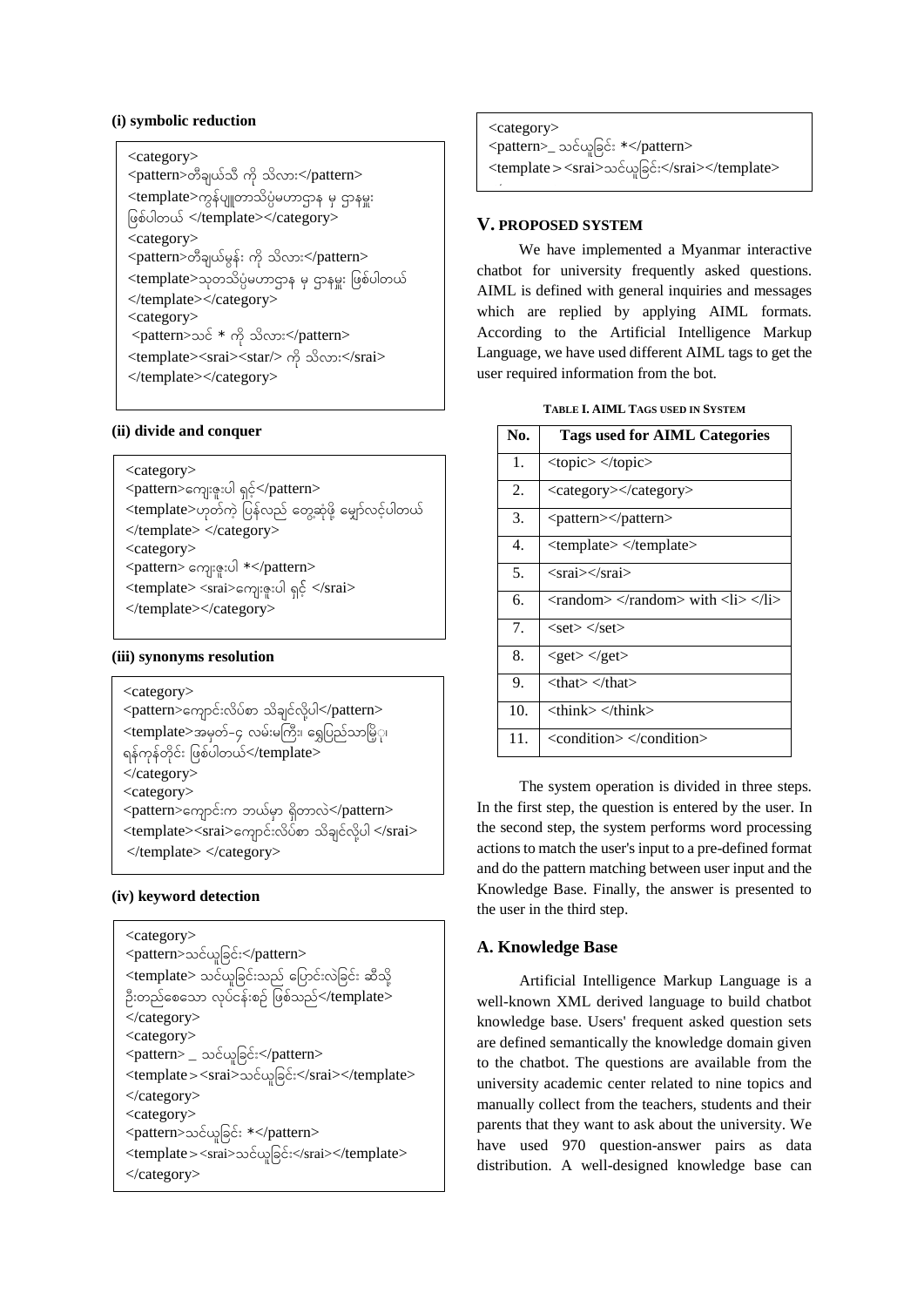positively impact the effectiveness of chatbots that will improve the interaction between users.

## **B. Workflow of the System**



**Figure 2. Flow of the System** 

# **VI. IMPLEMENTATION OF THE PROPOSED CHATBOT**

Rule-based chatbot contains a faster time-torelevance, delivering a faster impact on user interaction. This chatbot is one of rule-based chatbot and developed on AIML language for the University of Computer Studies, Yangon. We have purposed this system to have a support for university routine. All the questions files need to be uploaded to Pandorabots server. The files include the university related questions and information that the students, teachers and parents frequently asked. The number of questionanswer pairs in the system that are utilized for different topics and type of categories are as given:

**TABLE II. THE TOPICS AND NUMBER OF QA PAIRS USED IN THE SYSTEM**

| <b>Topics</b>  | Atomic | <b>Default</b> | <b>Recursiv</b> |  |
|----------------|--------|----------------|-----------------|--|
|                |        |                | e               |  |
| Greeting       | 25     | 12             | 23              |  |
| Location $&$   | 13     | 15             | 7               |  |
| Address        |        |                |                 |  |
| Academic       | 172    | 200            | 61              |  |
| <b>Brief</b>   | 18     | 20             | 15              |  |
| <b>History</b> |        |                |                 |  |
| Conference     | 39     | 35             | 11              |  |
| Faculties &    | 50     | 25             | 22              |  |
| Staff          |        |                |                 |  |
| Library        | 40     | 20             | 10              |  |
| Research &     | 34     | 38             | 20              |  |
| Lab            |        |                |                 |  |
| Alumni         | 12     | 25             | 8               |  |

The service requires internet connection to access the system. The users can interact with the chatbot in every time if there is a connection. The user needs to input the questions as Myanmar Language. The segmentation process is done by using the UCSY word segmentor (http://www.nlpresearchucsy.edu.mm/NLP\_UCSY/wordsegmentation.html). The input from the user is normalized and processed on the Pandorabots server. The AIML files, which are separated into several categories and the chatbot's knowledge is uploaded into the server. After pattern matching, the inquired user can ask the university related questions about academic services and activities. These are some sample results of our system:



Type a message...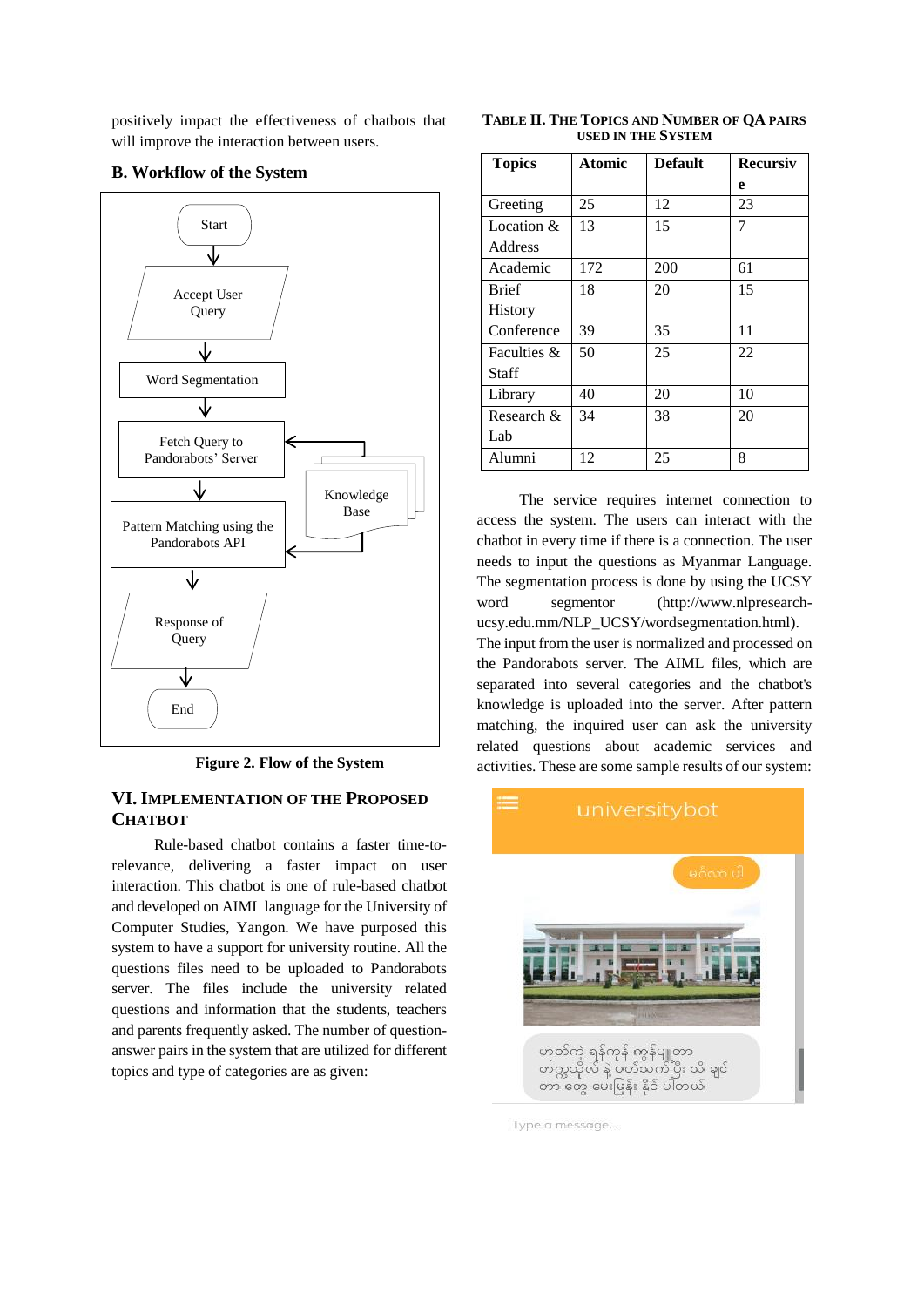

#### **Figure 3. Sample Outputs of the System**

## **VII. TESTING AND EVALUATION**

Testing can be made to measure the quality of chatbot. The steps included to conduct the chatbot experiments are (i) getting the overviews of questions that can be asked, (ii) inquiring the user questions related to the nine topics show in Table 2, (iii) asking the questions to get the feedback about the system, (iv) the experimental analysis whether they have correct or wrong responses [12].

We have made user testing with the closed user group by students, parents and staff. The system still needs improvement due to some patterns that mismatch with the chatbot knowledge. We also have adopted the dialog efficiency matrix to evaluate the chatbot.

### **A. Dialogue Efficiency Metric**

The proposed system is measured the efficiency with four sample dialogues in terms of atomic categories, default categories, recursive categories. Adopted learning mechanism is used to see the ability to find answers for user as shown in table III.

**TABLE III. TESTING IN FOUR DIALOGUES TYPES**

| <b>Matching Type</b>        | D1 | $\mathbf{D2}$ | D <sub>3</sub> | D4 |
|-----------------------------|----|---------------|----------------|----|
| <b>Atomic Categories</b>    |    | 13            | 20             | 10 |
| <b>Default Categories</b>   | 25 |               |                | 19 |
| <b>Recursive Categories</b> | 14 | 10            | 15             | 20 |
| Total                       | 47 | 32            | 42             | 49 |
| <b>Mismatch Pairs</b>       |    |               |                |    |

In the above table, we have tested the system with four dialogues as D1, D2, D3 and D4 for three matching categories. The bot can answer most of user questions correctly. We have also found some miss-match questions and answers as in figure 4. The error may occur by the user input or may be the chatbot knowledge. When we have multiple categories with the same pattern, AIML interpreter chooses categories from bottom to top within each individual files. Unexpected bot responses can cause due to normalization error. This can be solved by the substitution file in the system. We also need to prepare more data for chatbot's knowledge.



Type a message..

### **Figure 4. Mismatch Question Example**

The frequency of matching type in each dialogue generated between user and chatbot was calculated in figure 5. These absolute frequencies are normalized to relative probabilities.



**Figure 5. Dialogue Efficiency of the Tested Dialogues**